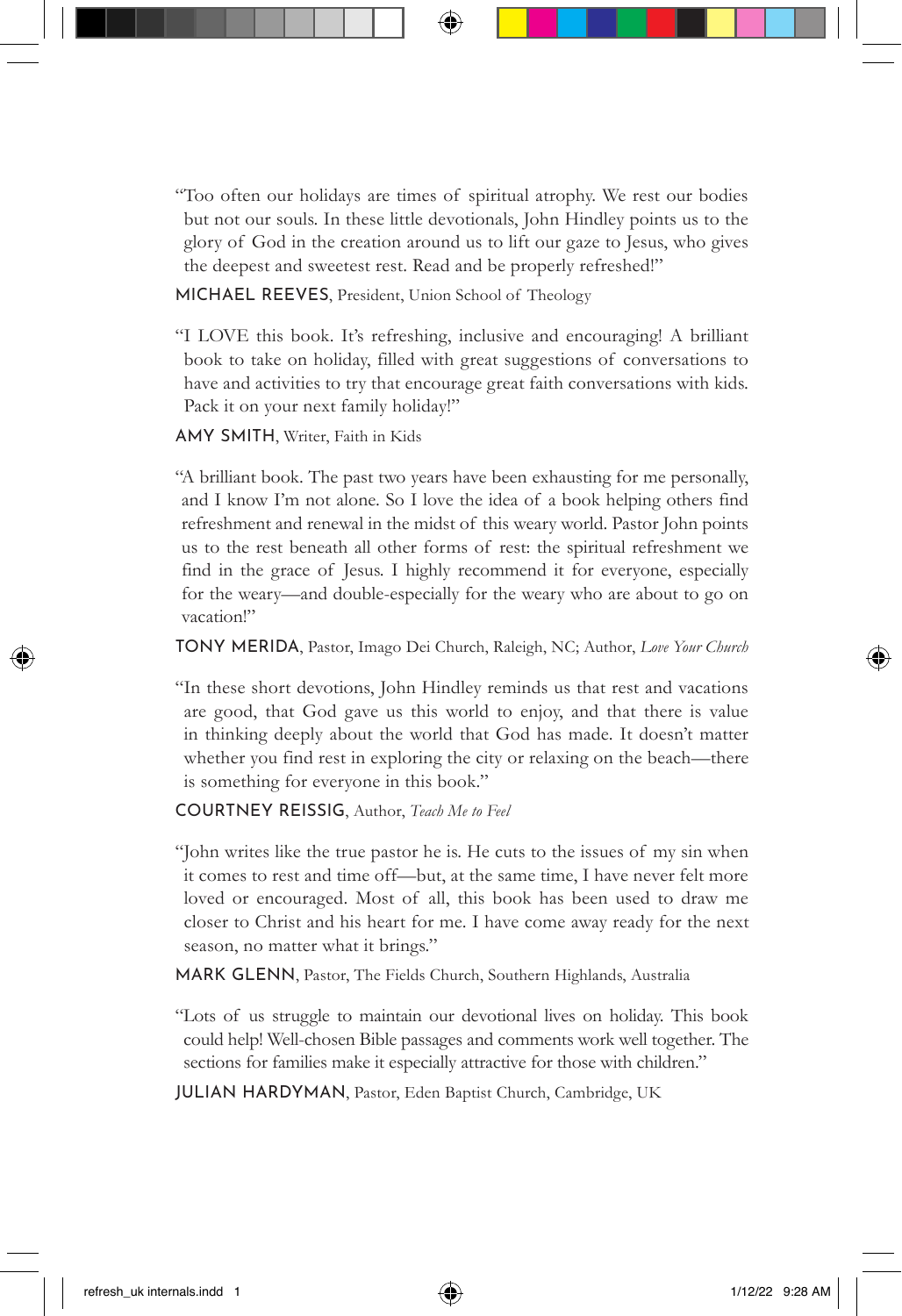"This book is a rich gift! As I read, it became to me a counselor and friend. Its format, creativity, depth and brevity lend to its purpose: aiding Christians in being deeply refreshed. It will serve as a guide for the individual, couple or family—making holidays truly times of renewal and refreshment!"

DAVID PINCKNEY, Rural Strategist and Northeast Regional Director, Acts 29 US

"As a mom of young children, getting away to 'rest' sometimes feels pointless. I stopped packing books to read on 'vacation' a long time ago, but this is one I won't be leaving without. It is sure to transform your family's experience of time away. Hindley's thoughtful biblical reflections beckon you to enjoy the rest Christ offers to his own, and his engaging bits for families make it easy to invite your children to join you."

ABBEY WEDGEWORTH, Author, *Held*

"*Refreshed* brings together John's pastoral heart and understanding of people's lives and struggles; his wisdom and skill in teaching and applying the breadth and depth of God's word; and his keen eye for the beauty and richness of God's creation. The result is a beautifully written book that is highly readable but also profoundly wise, rooted both in human experience and in the gospel. A great holiday companion—and a book that I'll want to come back to throughout the year."

ANNABELLE COOMBS, Pastoral Co-ordinator, St Paul's Banbury, UK

- "I'm so glad someone has written this book! It's a wholehearted exhortation to enjoy all that is good in our earthly rest, while at the same time to savour the heavenly reality to which it all points. John helpfully articulates the roller coaster of emotions as expectations are fulfilled or dashed on holiday. The questions for individuals and families at the end of each study are creative, sometimes hilarious, and brilliantly imagined—helping us cultivate great habits in our family chatter, even when the holiday is over. This book will definitely be accompanying us on many holidays to come!"
- BEV DUBBERLEY, Outreach Lead, Surrey Chapel, Norwich, UK

"This book is delightfully refreshing! John writes so simply and clearly to draw our hearts to Christ. We love how every chapter ends with fun activities and family worship. The trouble is, we now want to go on more holidays. Come, Lord Jesus!"

TOM HART, Arable Farmer, Suffolk, UK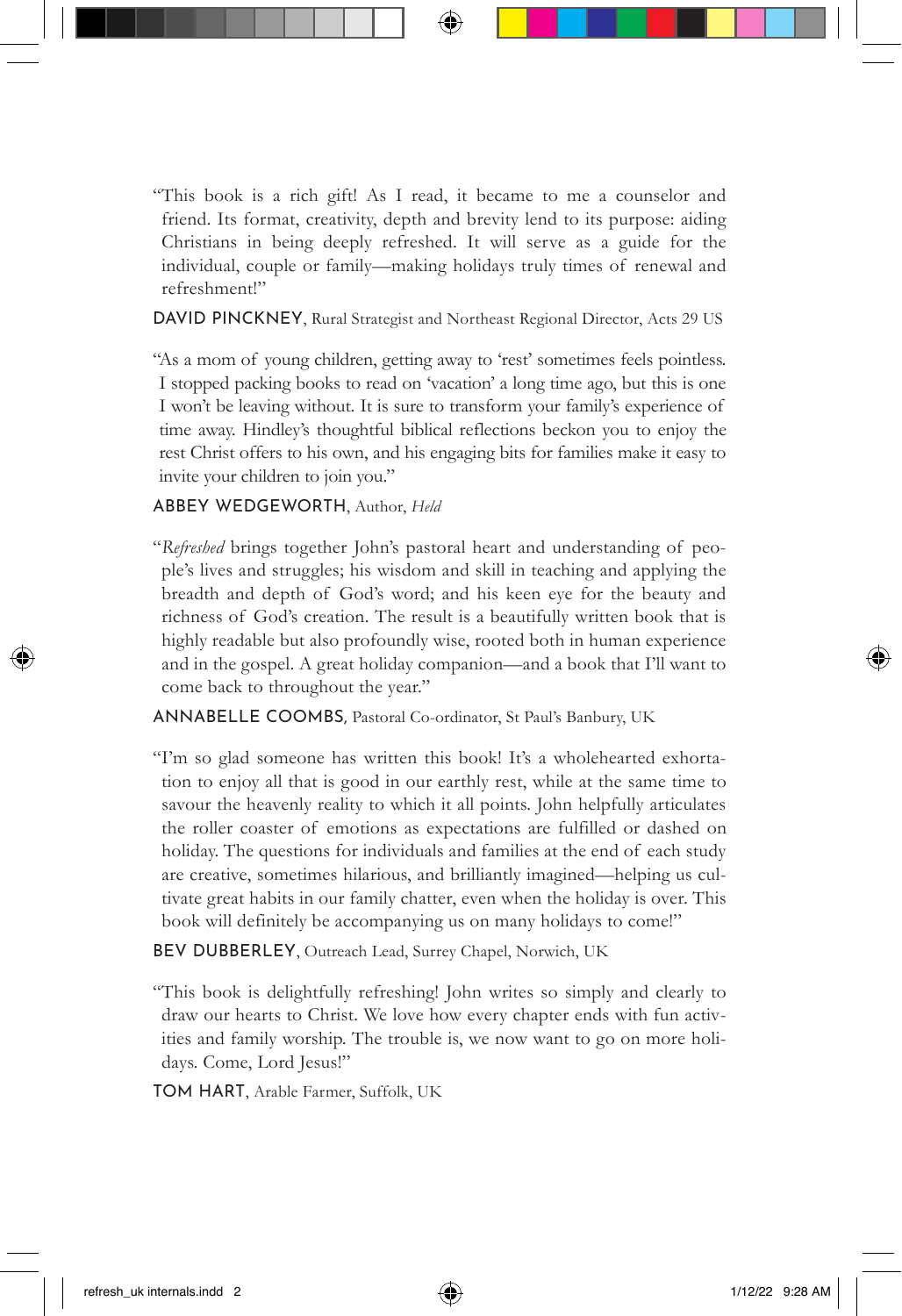# REFRESHED



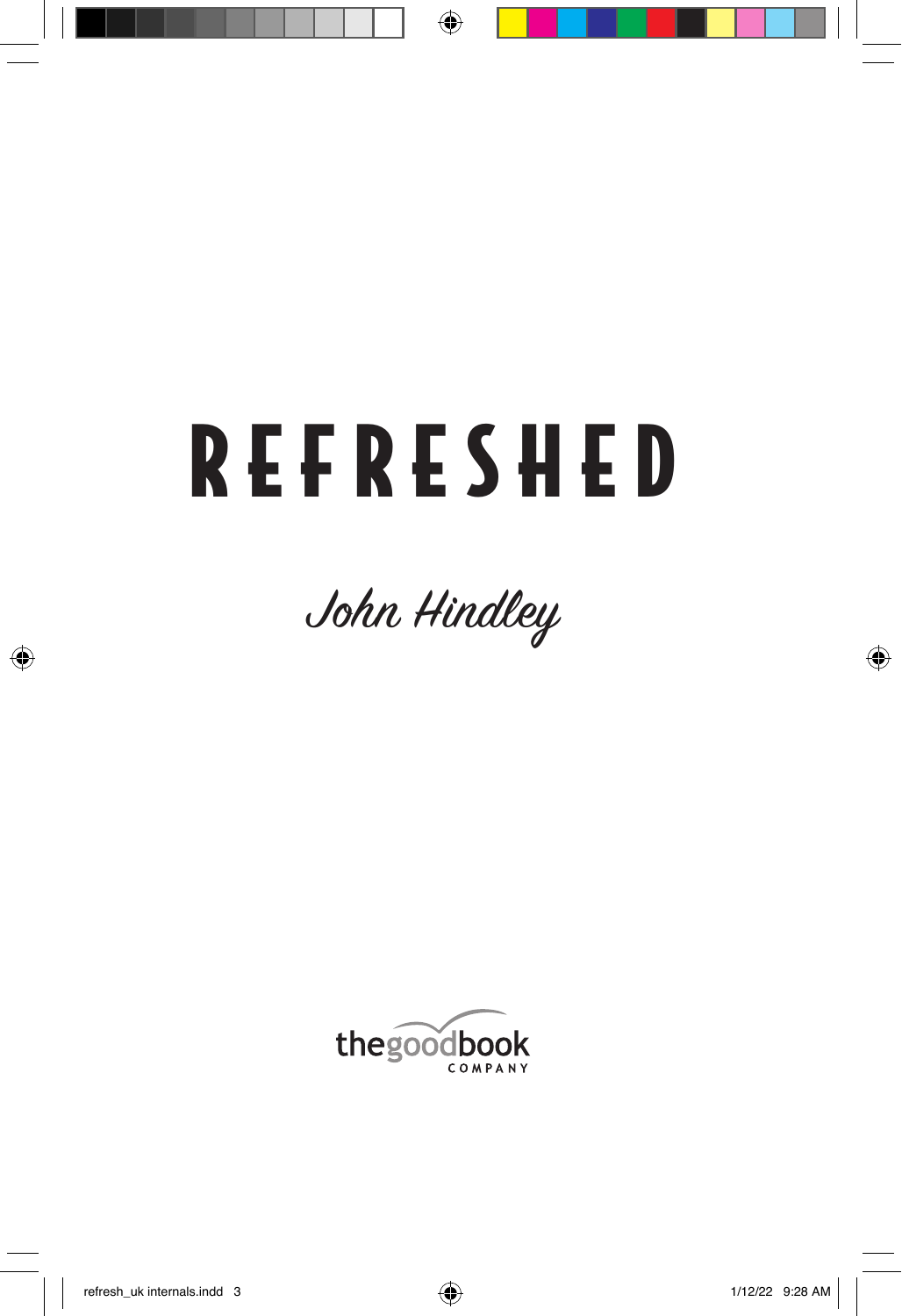Refreshed © John Hindley 2022

Published by: The Good Book Company



thegoodbook.com | thegoodbook.co.uk thegoodbook.com.au | thegoodbook.co.nz | thegoodbook.co.in

Unless indicated, all Scripture references are taken from the Holy Bible, New International Version. Copyright © 2011 Biblica, Inc. Used by permission.

All rights reserved. Except as may be permitted by the Copyright Act, no part of this publication may be reproduced in any form or by any means without prior permission from the publisher.

John Hindley has asserted his right under the Copyright, Designs and Patents Act 1988 to be identified as author of this work.

ISBN: 9781784987138 | Printed in the UK

Design by Drew McCall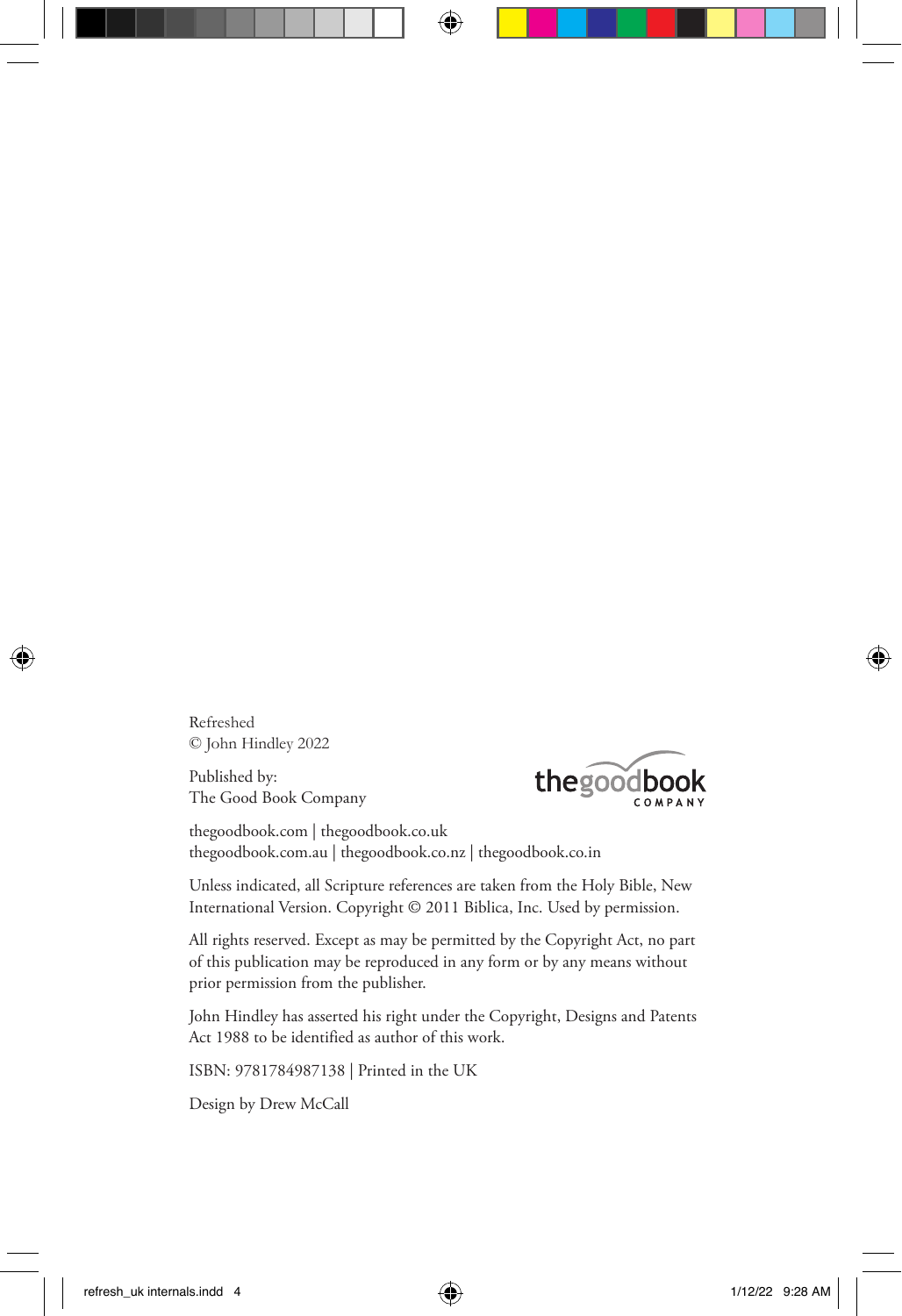#### *To Mum and Dad*

*Writing this book gave me the chance to revisit so many happy memories of family holidays. Splashing in the waves in Guernsey, barbecues and chips in France and magnificent sandcastles on every beach. You gave Charles and me wonderful holidays and set a love for the sea, sun and sand in my heart, preparing it to delight all the more in their Creator.*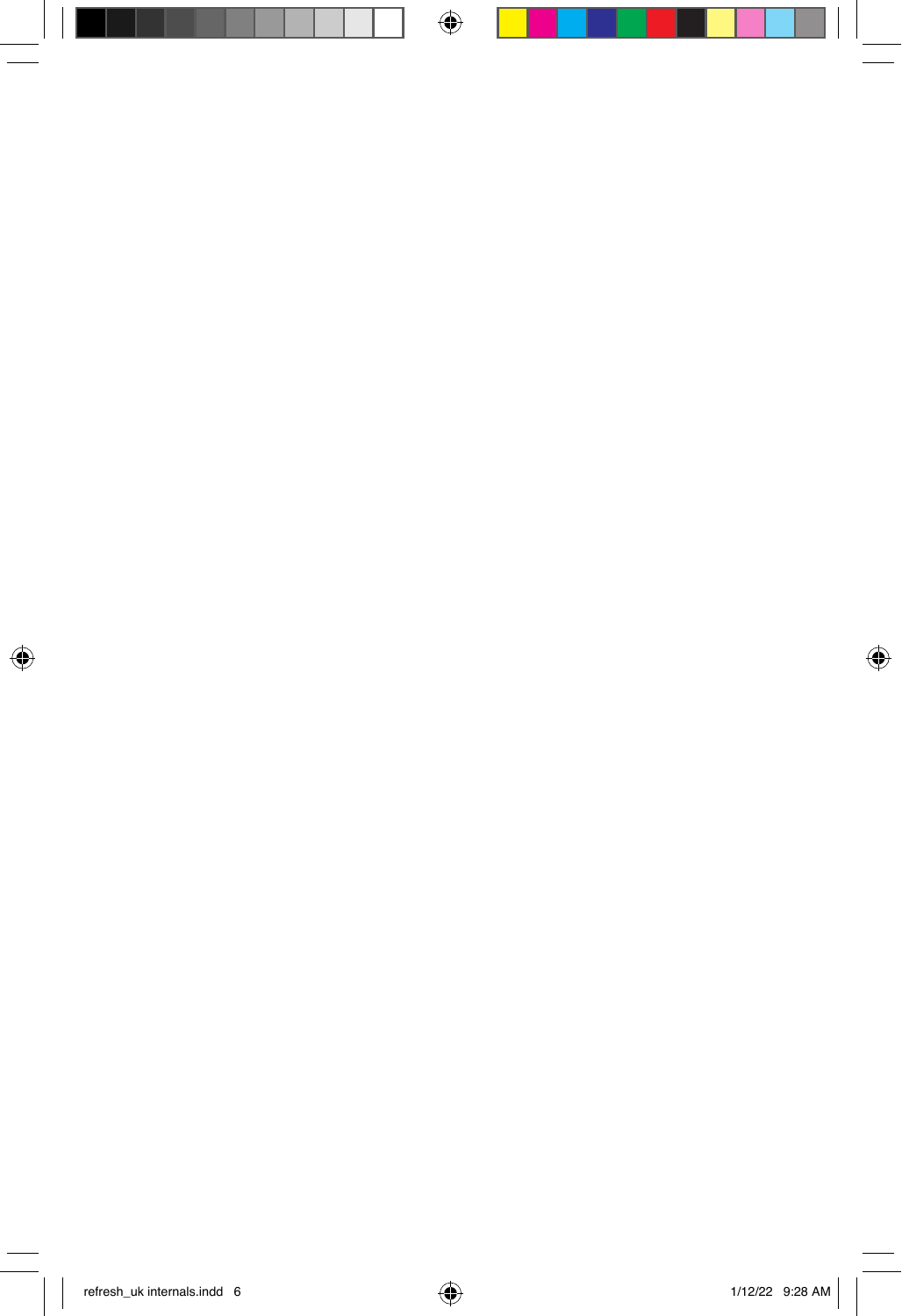## CONTENTS

| Introduction              | 9  |
|---------------------------|----|
| Arriving                  |    |
| 1. Hopes and Fears        | 14 |
| 2. A Bright Shadow        | 18 |
| Rest                      |    |
| 3. Weary and Heavy Laden  | 24 |
| 4. Stopping               | 28 |
| <b>Friends and Family</b> |    |
| 5. Visiting               | 34 |
| 6. Tensions               | 38 |
| <b>Skies</b>              |    |
| 7. Stars                  | 44 |
| 8. Sun                    | 48 |
| 9. Rain                   | 52 |
| Beach                     |    |
| 10. The Calm Sea          | 58 |
| 11. The Wild Sea          | 62 |
| 12. Sand                  | 66 |
| 13. Sandcastles           | 70 |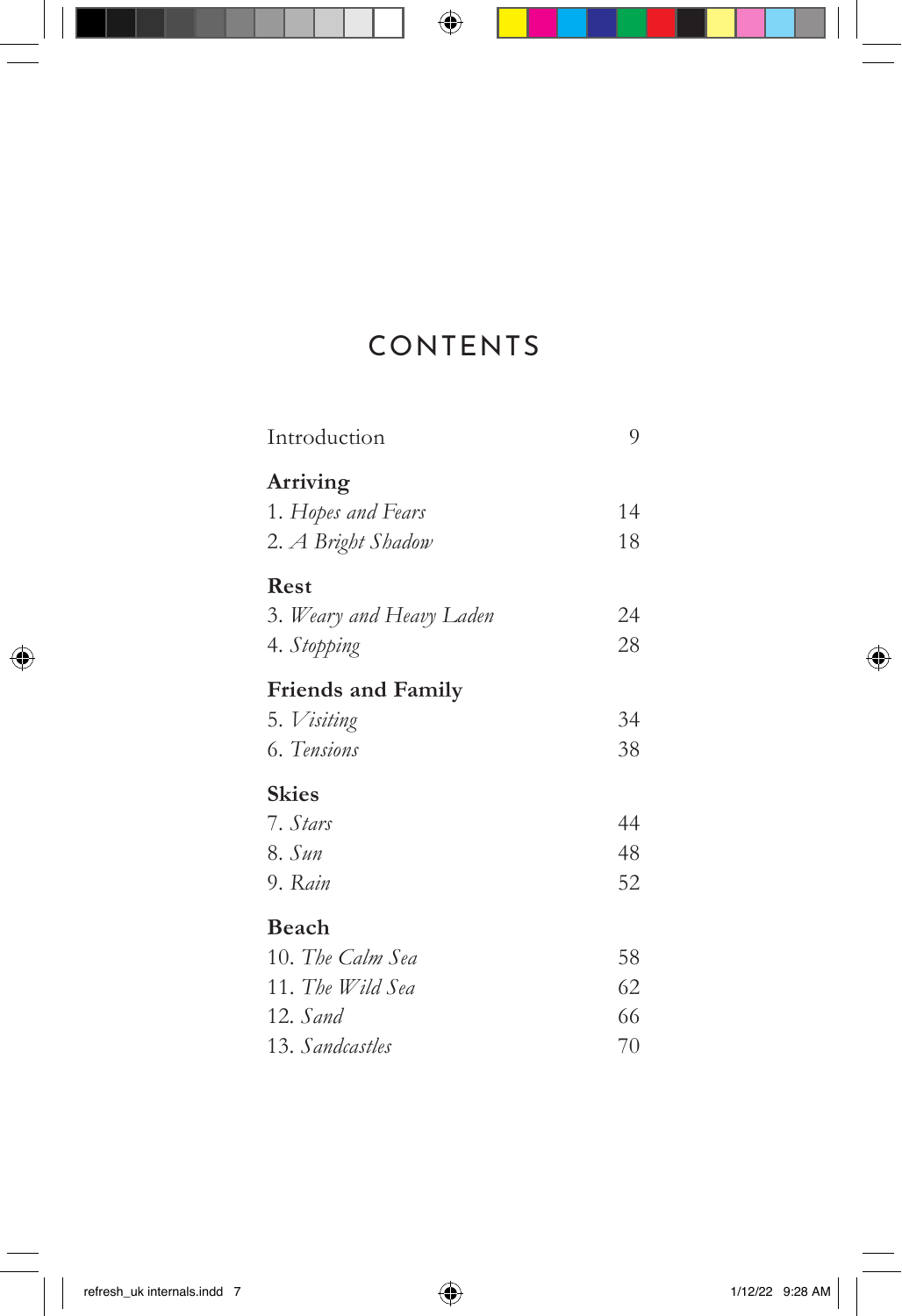| Pool                       |     |
|----------------------------|-----|
| 14. Cool Waters            | 76  |
| <b>Hills and Mountains</b> |     |
| 15. Heaven Meets Earth     | 82  |
| 16. False Worship          | 86  |
| 17. Snowy Peaks            | 90  |
| <b>Forests</b>             |     |
| 18. Trees of Life          | 96  |
| 19. Consider the Birds     | 100 |
| Farmland                   |     |
| 20. Farmers and Farmhands  | 106 |
| 21. Sowing and Reaping     | 110 |
| 22. Shepherding            | 114 |
| <b>Cities</b>              |     |
| 23. Great Babylon          | 120 |
| 24. Temples                | 124 |
| 25. Statues and Monuments  | 128 |
| <b>Wild Country</b>        |     |
| 26. God Sees               | 134 |
| 27. God Provides           | 138 |
| 28. God Brings Us Home     | 142 |
| Leaving                    |     |
| 29. Ending with Praise     | 148 |
| 30. Another Bright Shadow  | 152 |
|                            |     |
|                            |     |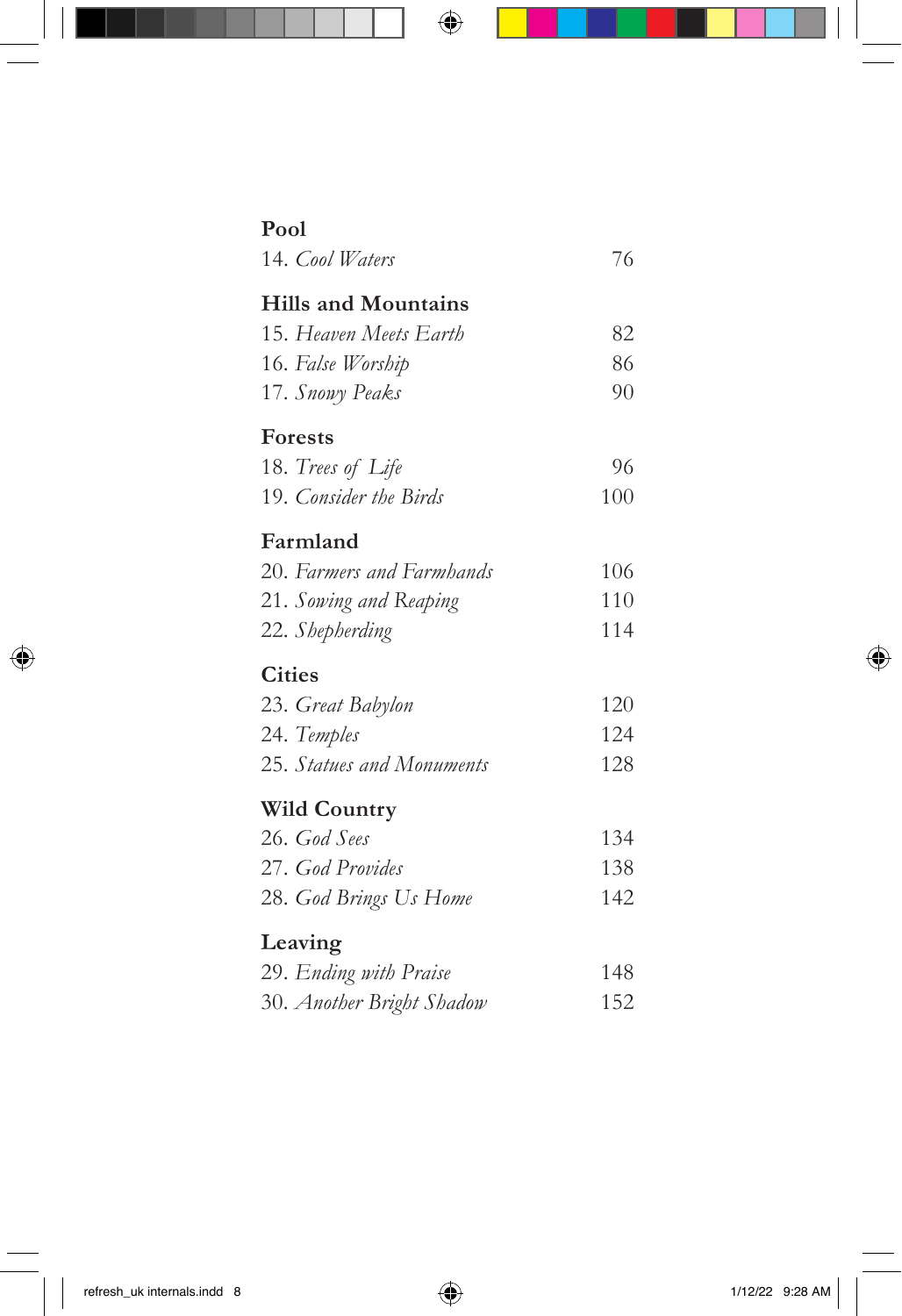### INTRODUCTION

Refreshed. Restored. Revitalised. Renewed. That's what we hope for when we go away. A break from routine, a chance for refreshment and rest, an opportunity to get some space and peace—just the thought of it is delightful. Perhaps, when we come back from our time away, we'll finally feel something like this:

*That person is like a tree planted by streams of water, which yields its fruit in season and whose leaf does not wither whatever they do prospers. (Psalm 1 v 3)*

You can probably imagine the scene. A sunny meadow where the clear waters of a river supply life to a lush and abundant tree, laden with fruit. This tree stands strong and tall even when storms come. Quenched with deep draughts of life, it provides sweetness and joy to all around.

Some trips away linger in the memory with sun-soaked beauty—they genuinely refresh us, giving us a glimpse of what it's like to be that well-watered tree. But it's not always that way. Things go wrong, people get ill, family members are fractious, or the weather turns sour. Some trips just make us wish we were back home!

There's one kind of refreshment we can always count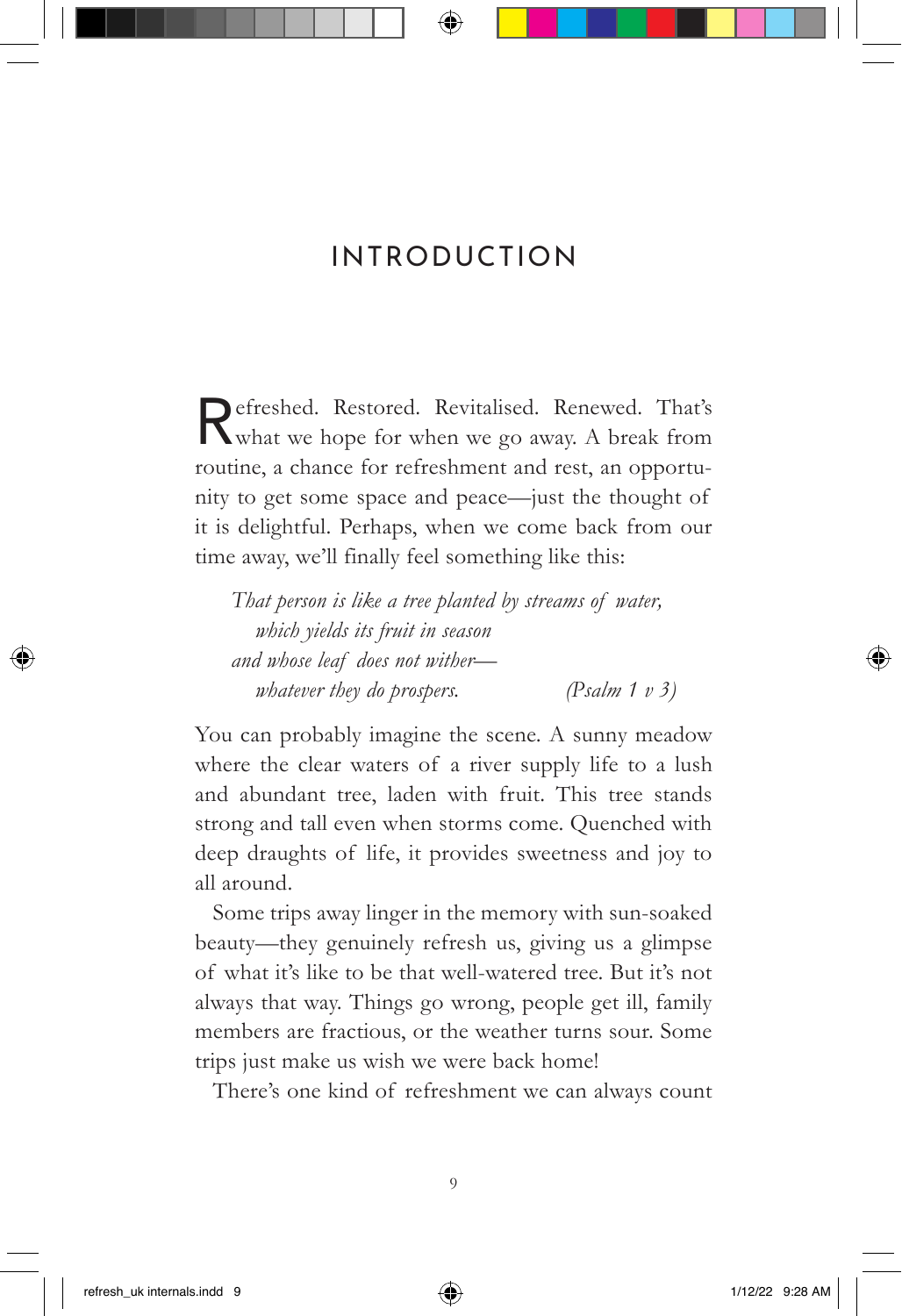#### *Refreshed*

on, though. The person in Psalm 1 isn't someone who's just come back from a great trip. It's someone "whose delight is in the law of the Lord, and who meditates on his law day and night" (v 2). The "law of the Lord" means the Scriptures. The Bible is a book written by the Holy Spirit, at the pleasure of God, our Father, to refresh us, strengthen us, establish us and make us fruitful by showing us Jesus, his Son.

Trips away from home allow us time, space and the inclination to look, to ponder and to wonder again at God. They give us the opportunity to rest in the Lord's goodness and glory. We go away to be refreshed, and the Lord also wants to give us spiritual refreshment. He invites us to spend our holiday with him: to know true rest, to let our roots grow deeper into the one who offers us living water (John  $4 \text{ v } 10$ ), and to become those from whom that same refreshment flows out to others (John 7 v 37-39).

This book is designed to help you enjoy our Lord Jesus, in his Bible and in the world he created, while you are away. Just as we often turn to a devotional book for Advent or Lent, marking those seasons when life feels different with appropriate Bible readings, so times away lend themselves to the same approach. I want to invite you to fully enjoy the season of rest you're in. Maybe you're planning to relax by the pool, hit the city streets, or hike up as many mountains as possible. Maybe you'll travel alone, with friends or relatives, or with small children in tow. Whichever, the chapters in this book have been written for you—to help you soak in the Scriptures,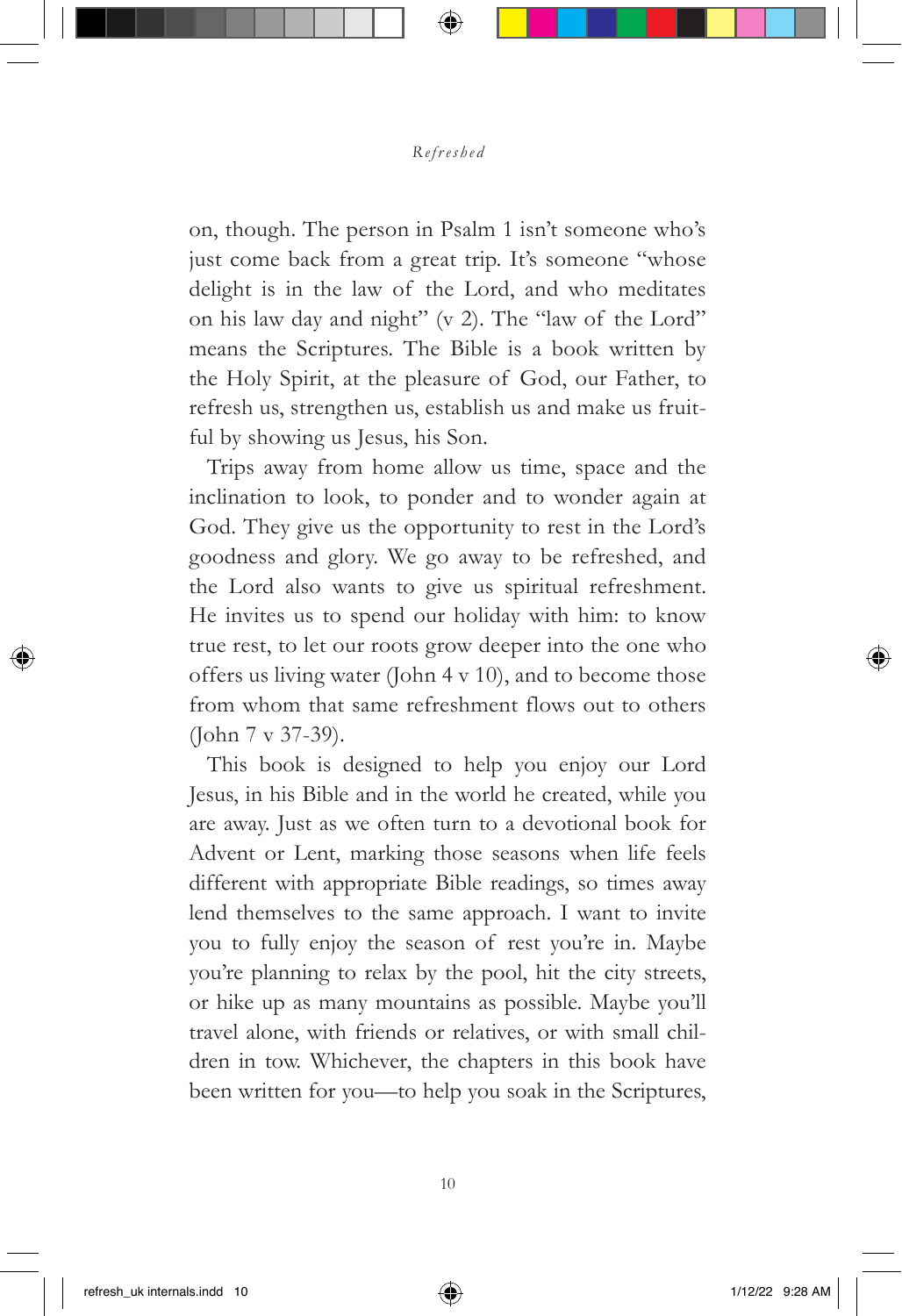#### *Introduction*

so that everything you see and do starts to draw your heart to the God who made it all.

#### HOW TO USE THIS BOOK

This book is made up of 30 devotional Bible studies each one with a Bible passage to read, a short reflection on the passage, and an idea to help you keep your mind on Christ throughout the day. They're divided into sections depending on what sort of place or theme they fit. Some relate to the type of place you might be visiting. Others address wider themes common to many trips. This means that you can use the book in whatever way best fits you. I'd suggest that you start with the "arriving" or "rest" chapters and then pick others according to what you are doing each day. If you're on a really long trip, you could even read it all from beginning to end!

Each of the daily reflections is primarily written for adults, but at the end of each study there are resources to help you use it as the basis of a family Bible time. There are a couple of questions to help get a conversation going, plus a suggested activity to help you have fun and engage with God's word as a family.

However you use this book, and whatever sort of trip you are taking, my prayer for you is that you will see Jesus. And that seeing Jesus, you will be like a tree planted by streams of water: deeply refreshed.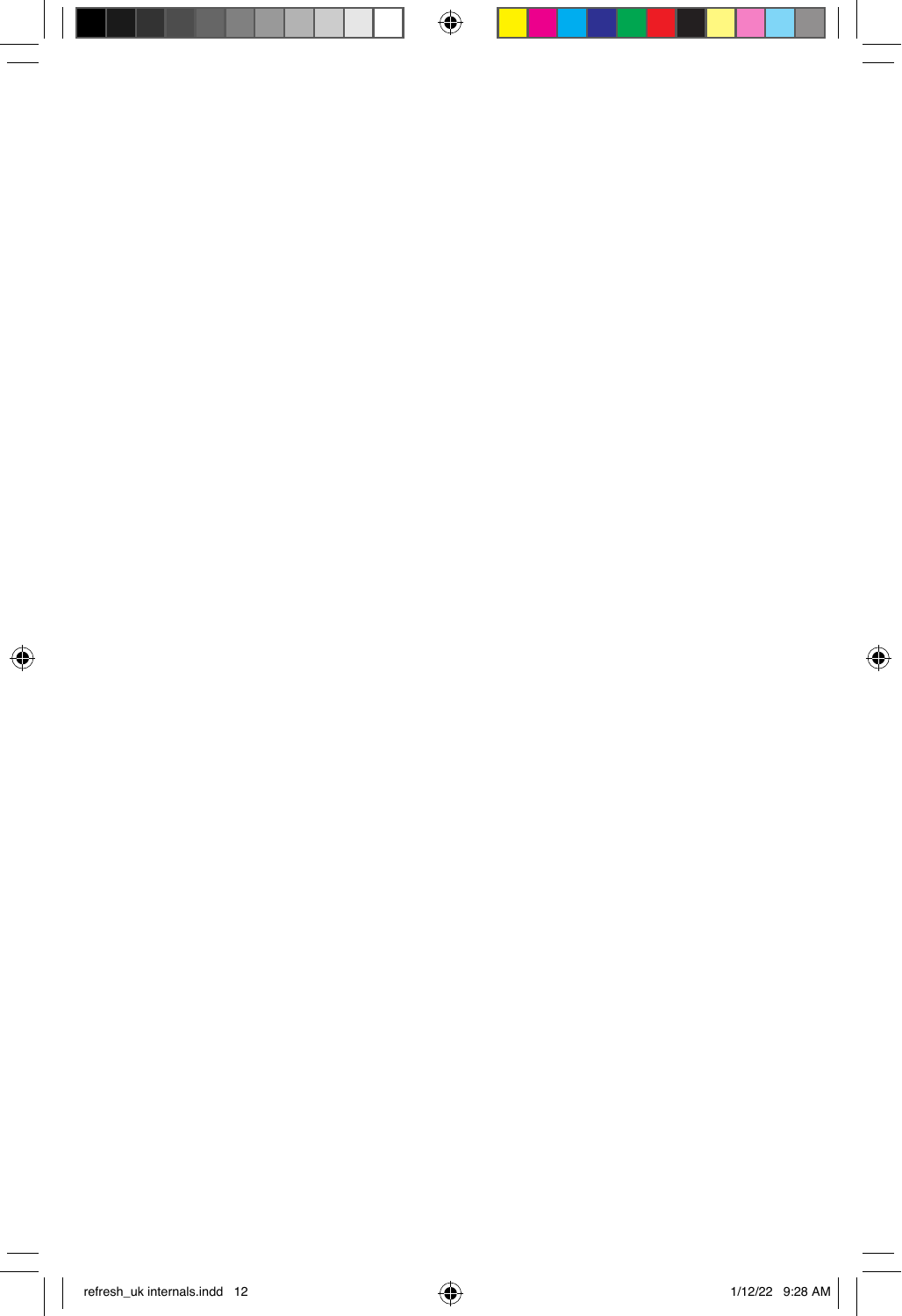

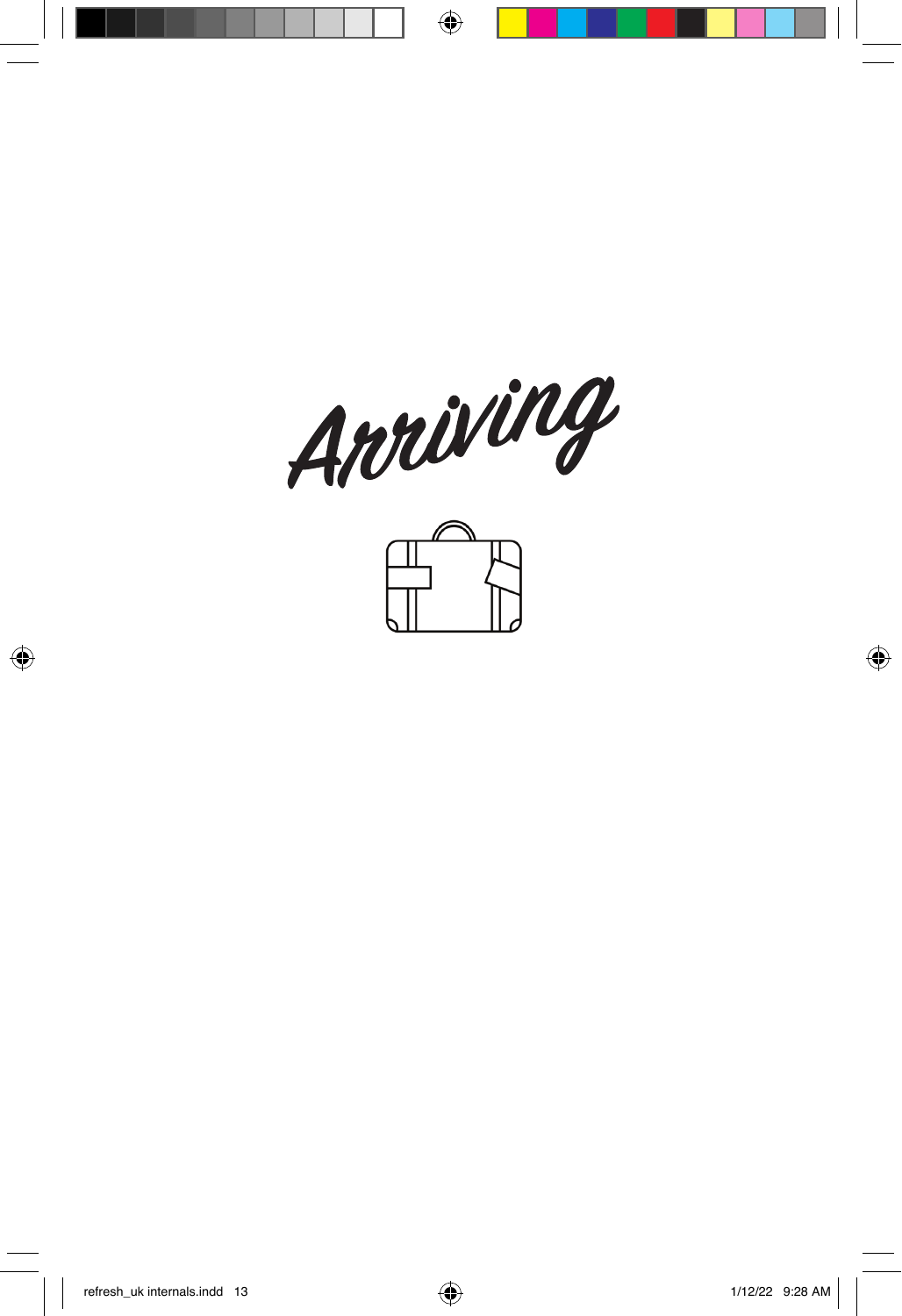*1 I lift up my eyes to the mountains – where does my help come from? 2 My help comes from the LORD, the Maker of heaven and earth.*

*3 He will not let your foot slip – he who watches over you will not slumber; 4 indeed, he who watches over Israel will neither slumber nor sleep.*

*5 The LORD watches over you – the LORD is your shade at your right hand; 6 the sun will not harm you by day, nor the moon by night.*

*7 The LORD will keep you from all harm – he will watch over your life; 8 the LORD will watch over your coming and going both now and for evermore.*

*Psalm 121*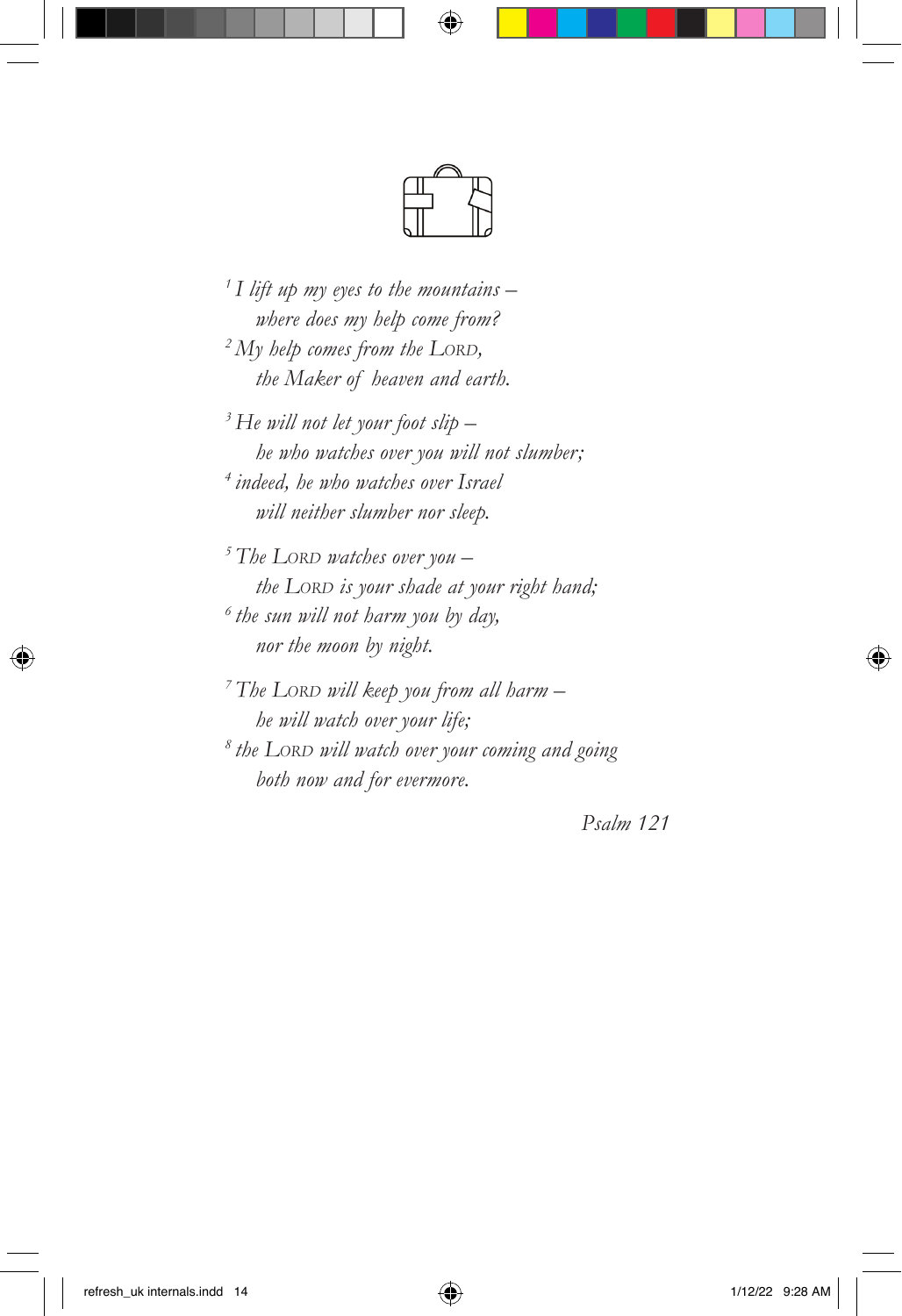## 1. HOPES AND FEARS

Psalm 121

A few weeks ago my wife and I sat with a cup of tea, newly arrived at our friends' home, enjoying the sun and grateful for a break after a tiring few months. We were lazily wondering whether this might be the trip when our girls would at last be old enough to play on their own while we both read a book. This happy thought was interrupted by our oldest daughter racing up the garden to tell us that her sister's arm was pointing the wrong way. Flick, my wife, spent the first night of our holiday in hospital with her; then there was an operation, a cast… and a different couple of weeks to the ones we had been hoping for.

That is why Psalm 121 is a good psalm for the start of a holiday. The traveller praying this psalm lifts his eyes to the mountains. He sees the road snaking up through foothills and disappearing into the haze. He knows that the pass is high and that it will be days before he is descending into the far valley. What he does not know is what the mountains hold.

He may enjoy a walk through upland meadows, with flowers and sweet sunlight speeding his steps as he enjoys easy conversation with others he has met on the way. Or the weather may close in, bringing fog or storms, the wind lashing sleet into his eyes as he struggles to keep to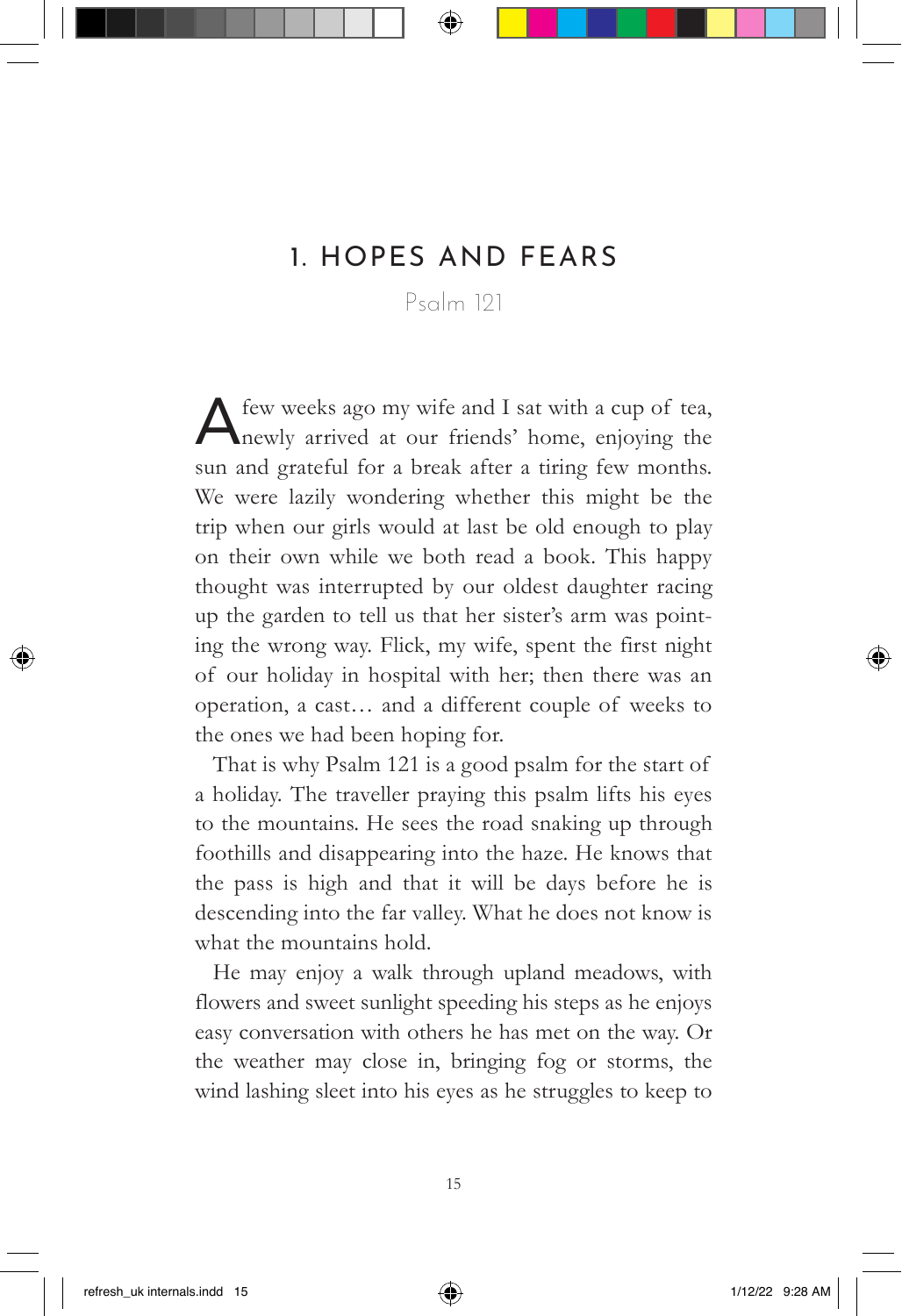the path. The voices he hears may be the shouted cries of bandits as he runs for his life.

He does not know what the mountains hold. But he knows that he is held by God. This traveller's help does not come from his own planning, wisdom, strength or speed. His help comes from the Lord—the Maker of heaven and earth. The mighty God, a great and powerful friend, is the one who keeps us from harm and guards our lives. We know the extent of his reach: he is triumphant over death, evil and all powers natural and supernatural. We know the extent of his love: he won this triumph through dying in our place on the cross.

You do not know what this time away holds. You have hopes. You may well have fears. You might read this feeling full of light and joy, or you might feel you're already at the end of yourself. Perhaps you're aware of conversations that need to be had or pressure that must be relieved. You are tired, maybe. The Lord knows; he sees; he watches over you. He is already in the mountains, and he will watch over your coming and going this week. He cares for you, and he's the one who made heaven and earth.

#### FOR TODAY

Write out verses 1 and 2 (or the whole psalm) and put them in a place where you will see them as you wake up. Use them to form a prayer each morning as you lift your eyes to what the day may hold. You might like to say them out loud as you do so.